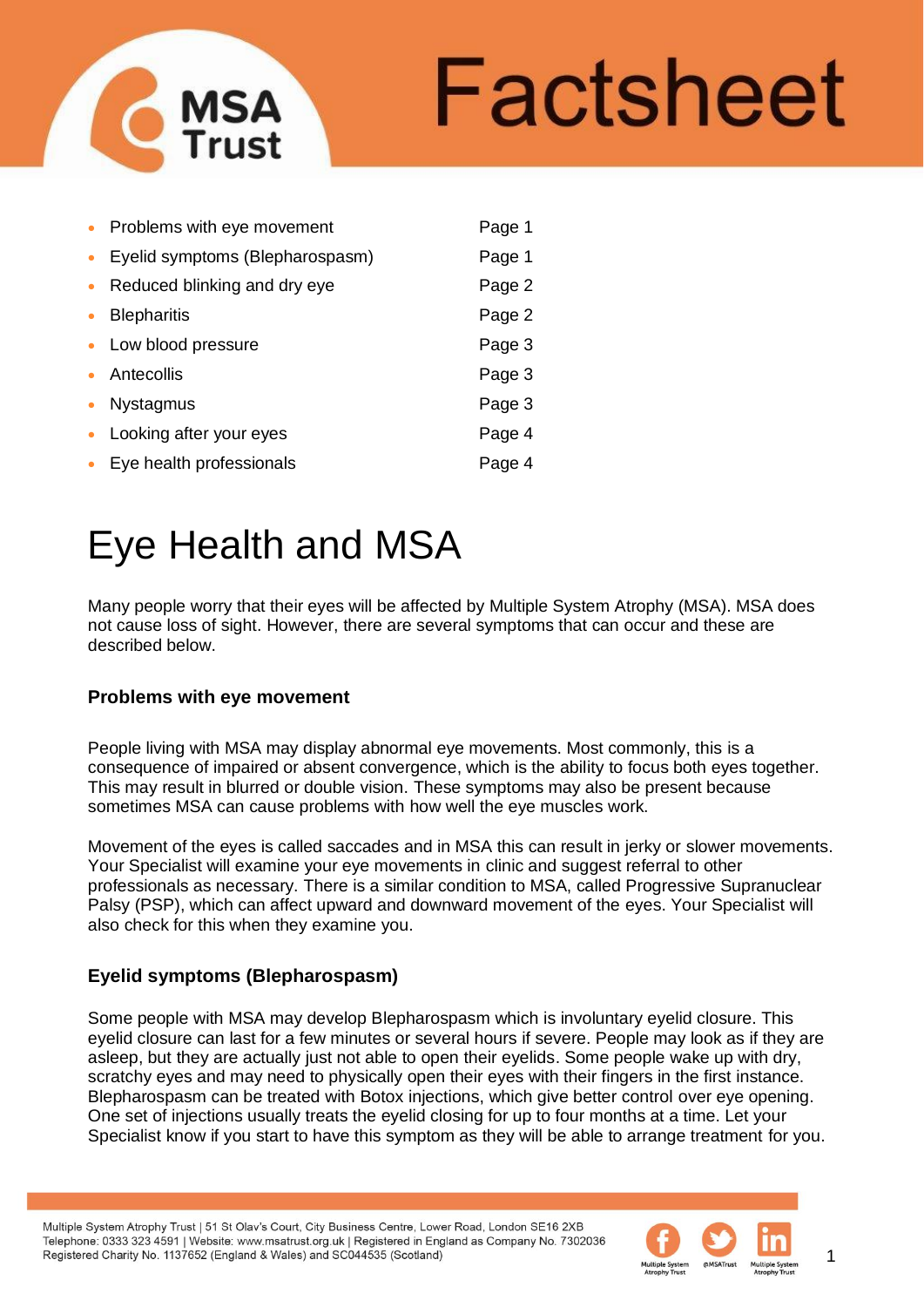# **Reduced blinking and dry eye**

We know that people with MSA blink less often than others. When we blink, the process of the eyelid moving over the eye moistens the eye to stop it from becoming dry. Blinking also removes debris or dust from the eye. If you blink less often, eyes can become dry and the eyelids can scratch their surface. If this is left untreated, eyes can become sore, prone to infection and may even form ulcers.

Simple treatment with artificial tears, on prescription from your GP, can be helpful to prevent the problems of dry eyes. You can also try dry eye sprays or tear mist sprays that make your eyes feel more comfortable. These treatments can be bought over the counter. They are sprayed directly onto **closed** eye lids and assist with lubrication of the eye. Discuss this with your local chemist to see what might be suitable for you.

Problems with dry eye and tears can cause your eyes to be very watery. Glands in the eyes normally secrete an oily substance that slows the evaporation of tears between blinks. If these glands don't work properly, they can cause your eyes to become dry and extra watery tears can be produced as a reflex. These extra watery tears will not remain in your eye but will spill down your cheek. If this is a problem for you, you should see your GP, who can see if you need your tear ducts unblocking and refer you to the appropriate professional.

If you have sore, dry or sticky eyes you should bathe them twice a day in the following way:

- 1. Wash your hands
- 2. Put **one** teaspoon of baby shampoo in a cup of water
- 3. Gently dip some cotton wool in the diluted solution
- 4. Gently clean the lids and eyelashes from the nose side outwards
- 5. Wash your hands again
- 6. Use new cotton wool for the other eye.

## **Remember to never put the solution directly into your eyes.**

## **Blepharitis**

This is a common condition where the edges of the eyelids (eyelid margins) become red, swollen, itchy and sore. It is caused by an infection and inflammation of the eye lash roots. If you have this problem, you may also have the symptoms of dry eye and might need to use artificial tears to help with this.

If you have Blepharitis you may experience:

- eyelids sticking together
- crusty or greasy eyelashes
- a burning, gritty sensation in your eyes
- increased sensitivity to light (photophobia)
- swollen edges of the eyelid

Multiple System Atrophy Trust | 51 St Olav's Court, City Business Centre, Lower Road, London SE16 2XB Telephone: 0333 323 4591 | Website: www.msatrust.org.uk | Registered in England as Company No. 7302036 Registered Charity No. 1137652 (England & Wales) and SC044535 (Scotland)



 $\mathfrak{p}$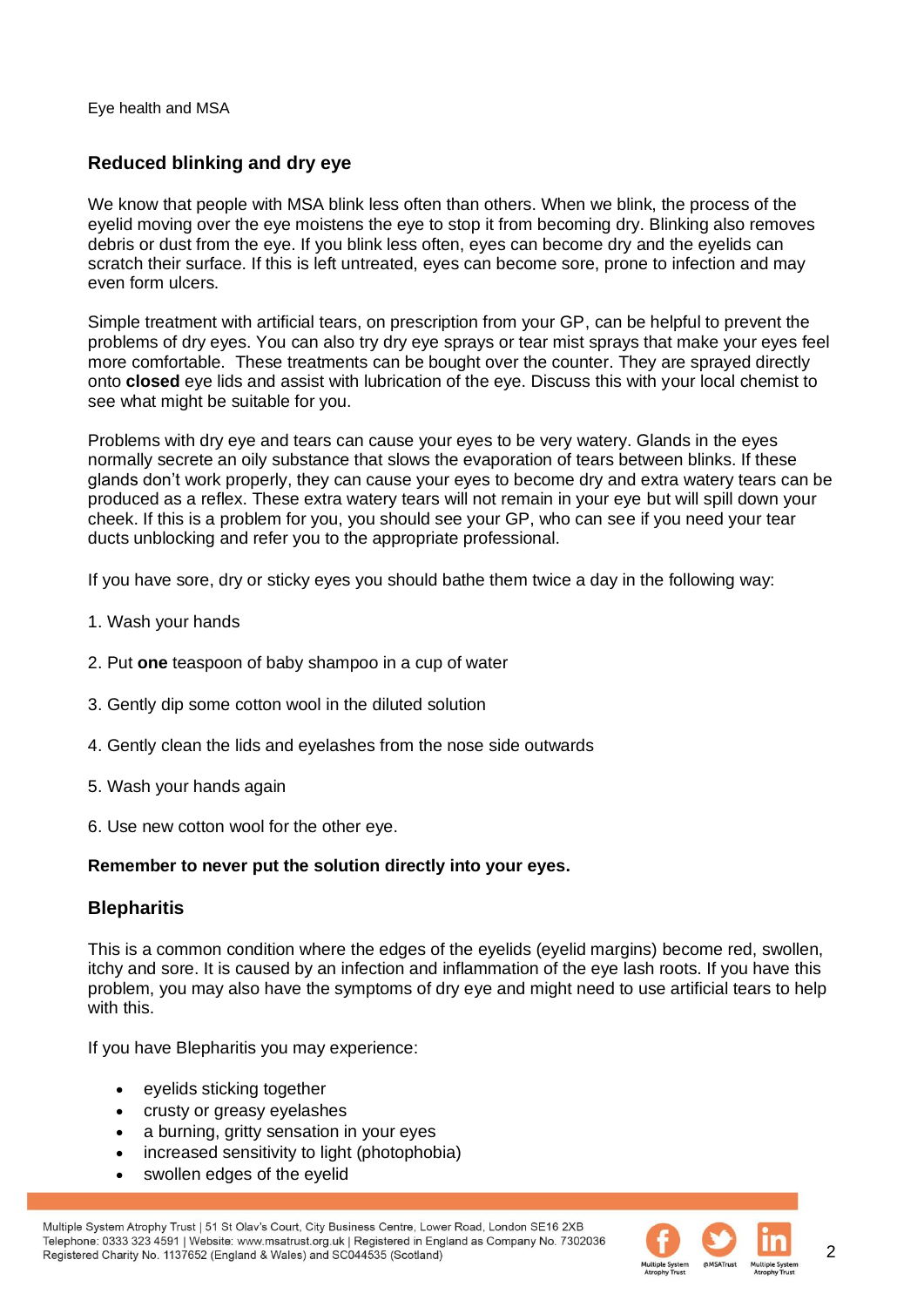- finding contact lenses uncomfortable to wear
- abnormal evelash growth or loss of evelashes in severe cases.

In most cases both eyes are affected, but one eye can be more affected than the other. The symptoms tend to be worse in the morning. Most people experience repeated episodes, separated by periods without symptoms. Blepharitis can't usually be cured, but a daily eyelid-cleaning routine can help control the symptoms and prevent permanent scarring of the eyelid margins.

If you are experiencing Blepharitis there are three main steps to eyelid hygiene that should be performed once or twice a day:

- Using a warm compress on the eyelids– to make the oil produced by the glands around your eyes more runny
- Gently massaging your eyelids to push the oils out of the glands
- Cleaning your eyelids to wipe away any excess oil and remove any crusts, bacteria, dust or grime that might have built up. Please see bathing instructions above.

More severe cases may require antibiotics that are either applied to the eye or eyelid directly or taken as tablets.

## **Low blood pressure**

If your blood pressure is too low, it can affect the pressure within your eyes and blurred vision can occur. If you think this may be an issue for you ask your GP, Specialist or District Nurse to check your sitting and standing blood pressure. Correcting the low blood pressure should improve the blurred vision. We have a factsheet on blood pressure and postural hypotension that we can send you or you can download from our website, [www.msatrust.org.uk.](http://www.msatrust.org.uk/)

## **Antecollis**

Antecollis is where the head and neck falls forward to one side. This can affect your ability to see the person in front of you and therefore can affect your ability to communicate. Prism glasses may be helpful in this case - using a mirror in the glasses they allow the person wearing them to see without lifting their eyes. Thanks to a generous benefactor we have these prism glasses available from the Trust office, please call us if you would like to try some.

## **Nystagmus**

Nystagmus is a condition which causes constant movement of the eyes which you can't control. It is caused by a problem with the way the eye sends messages back to the brain or how parts of the brain which deal with eye movement make sense of the information. It can make you feel as if the world is moving side to side in time with the movement of the eyes. It is often a feature of MSA. Nystagmus isn't painful and doesn't lead to loss of vision.

Glasses and contact lenses ensure that vision is corrected and that you are getting the most from your vision. They don't correct nystagmus although having clearer vision can help slow the eye movements. Low vision aids, such as magnifiers can help with reading and tinted glasses may be useful to control glare. A low vision assessment by an optician will look at using these types of devices and explore which ones may help you.



3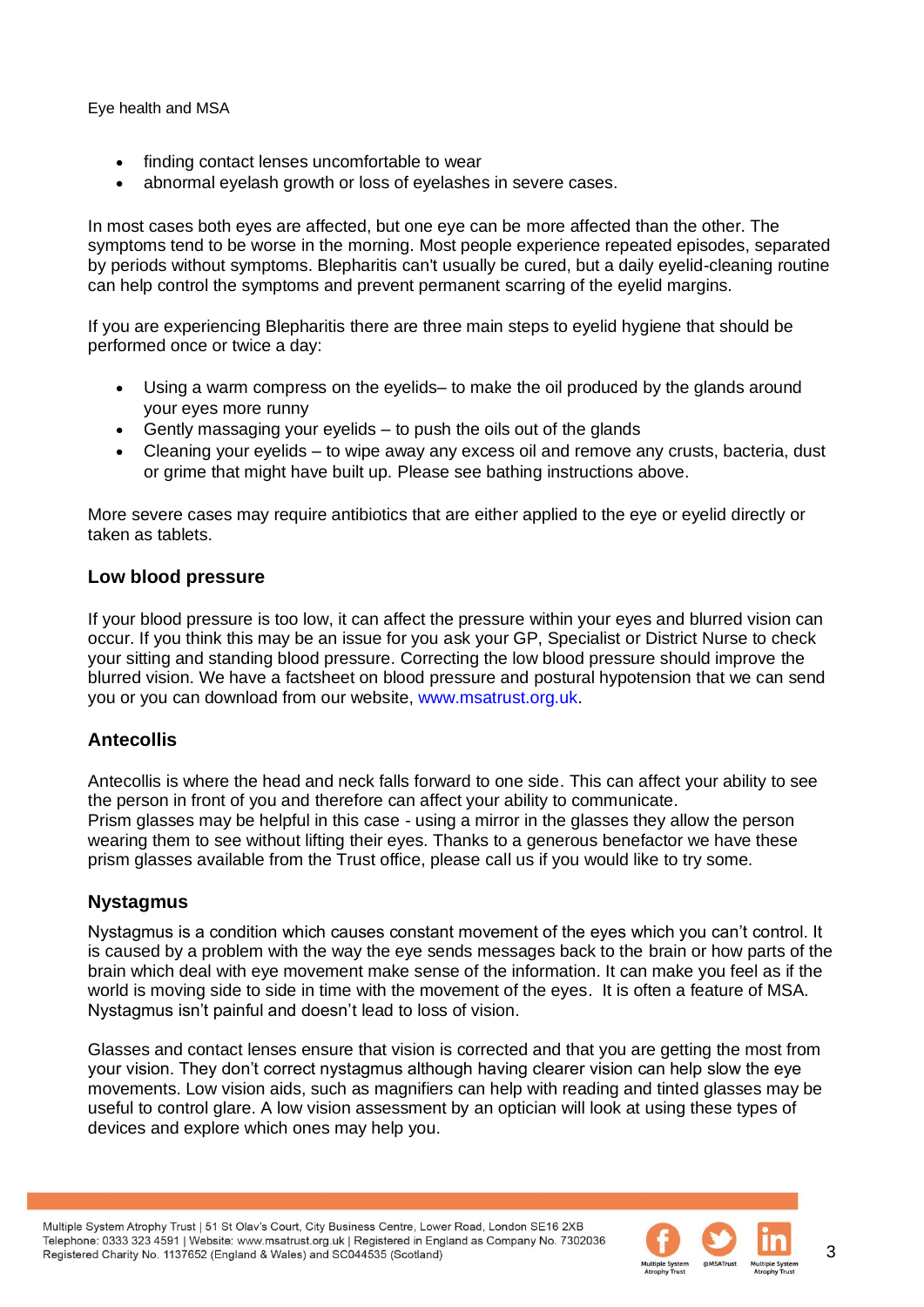## **Looking after your eyes**

It is always sensible to get your eyes checked regularly at your local opticians as other conditions can occur as we age. People aged 60 and over or in certain other groups can have a free eye test every two years. Take this factsheet with you when you visit the opticians to give them more information about MSA and your possible eye health needs.

## **Eye Health Professionals**

There are a number of different professionals who may be involved in looking after your eye health. Some work in the community and others in hospital eye departments. If you have an eye condition you should have appointments with at least one of the following professionals:

### *Optometrists and ophthalmic opticians*

Optometrists or ophthalmic opticians (often called opticians) usually work in high street practices, shops or hospital eye departments. They are qualified to examine your vision, prescribe glasses and detect eye conditions. If necessary, they can refer you to other health professionals. This referral might be done directly or via your GP.

Optometrists are able to detect eye conditions and refer you to an ophthalmologist for diagnosis and treatment if it is needed. Optometrists are able to discuss your eye condition, how to look after your eyes and direct you to further support services if needed.

#### *Dispensing opticians*

Dispensing opticians are qualified to fit and supply glasses, contact lenses and low vision aids.

### *Orthoptists*

Orthoptists are qualified to identify and treat certain eye conditions such as squints or double vision. They also specialise in identifying and treating eye movement abnormalities. They usually work in hospital eye departments.

#### *Ophthalmologists*

Ophthalmologists are specialist eye doctors who diagnose, treat and monitor eye conditions with medication and surgery. They usually work in hospital eye departments or clinics (often called ophthalmology departments).

#### *Ophthalmic nurses*

Ophthalmic nurses receive special training in eye conditions and diseases on top of their general training. They may perform some of the tests at the hospital and some ophthalmic nurse specialists can perform treatments for certain eye conditions.

#### **Further information can be found at these websites:**

[http://www.orthoptics.org.uk](http://www.orthoptics.org.uk/)

[http://www.college-optometrists.org](http://www.college-optometrists.org/)

[https://www.rcophth.ac.uk](https://www.rcophth.ac.uk/)

<http://nystagmusnetwork.org/what-is-nystagmus/acquired-nystagmus/>

Our MSA Health Care Specialists are also happy to discuss any eye problems you may have.



4